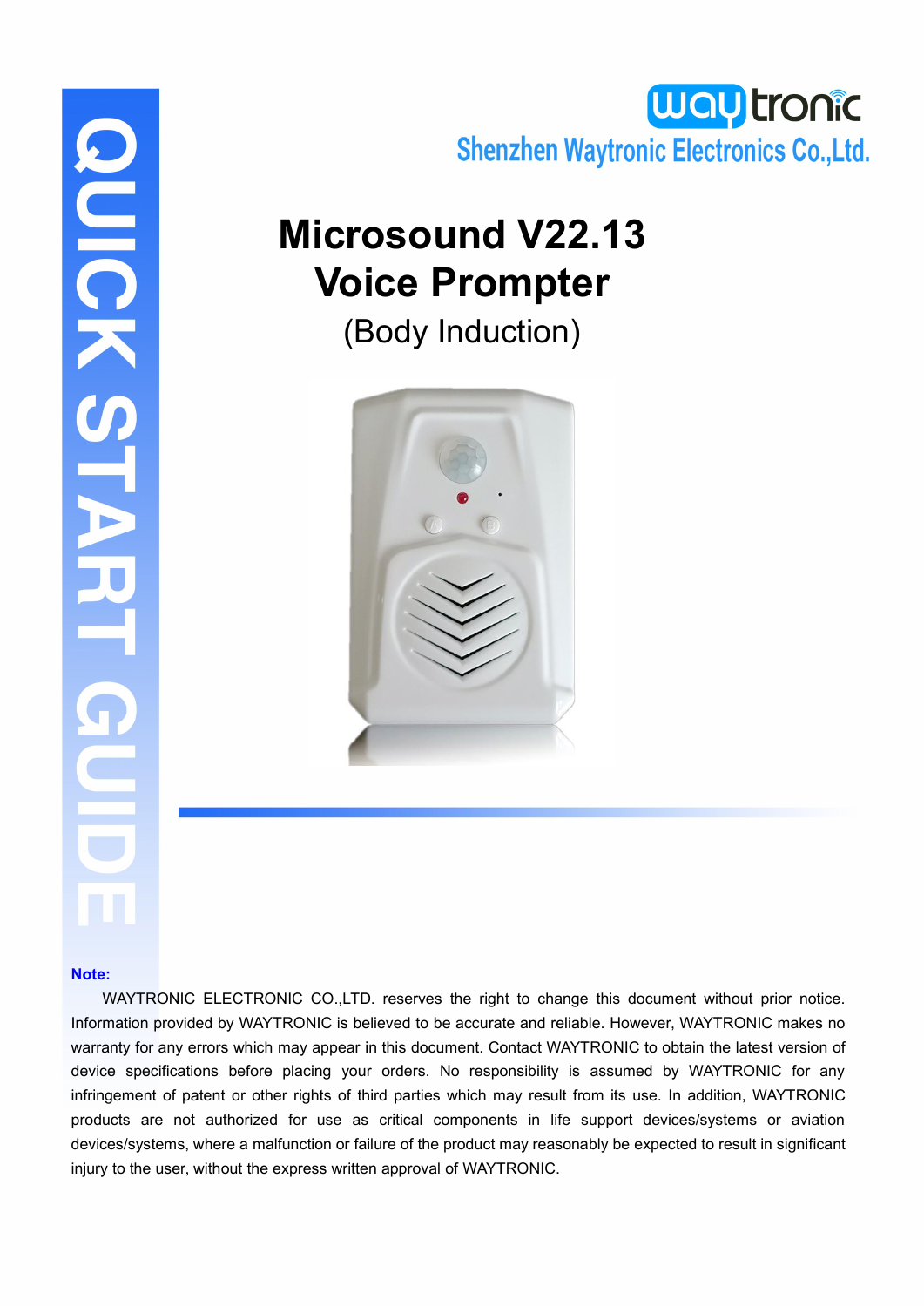# **Microsound V22.13**

### **1. Brief introduction**

Microsound can sense human activity information with the technology of infrared pyroelectric principle. When someone enters the induction range, it can accurately identify the human activities. It looks like a cat's eyes, not depending on light. Even in the dark environment, it can work stably and reliably, overcoming the shortcomings of light induction.

It is small and exquisite, easy to carry and has a beautiful sound. Human body induction triggering, large induction range, sensitive. Intelligent triggering, no need to have manual operation. One of the main characteristics is using our company's mature technology of human body induction. When detecting the human body passing it will give warm prompts, warnings and welcomes or other voice at the first time. According to the different applications, different audio files can be replaced at any time.

This product has been used in the exhibition hall, subway station, elevator, gated prompt, automatic loudspeaker, advertisement and other promotional occasions.

### **2. Product features**

- $\triangleright$  Small and exquisite, MP3 audio format, excellent sound quality.
- $\triangleright$  Two levels volume for option, small or maximum.
- $\triangleright$  Human body induction, induction distance within 4 meters.
- $\triangleright$  Using WT2003 voice chip solution, unrepeatable triggering pulse.
- $\triangleright$  Standard 32bitM SPI-flash, available to replace capacity according to customer requirements.
- $\triangleright$  A and B buttons are corresponding to the previous audio, the next audio.
- $\triangleright$  Power-down memory function.
- $\triangleright$  Micro USB interface.
- $\triangleright$  Support to replace the audio files of SPI Flash through USB interface on computer.
- $\geq$  3 AAA batteries or USB for power supply.
- $\triangleright$  Built-in 8 Ω 1 watt speaker.

### **3. Electrical parameters**

| Power supply mode         | DC3V~ 5V stabilized voltage supply |  |                      |
|---------------------------|------------------------------------|--|----------------------|
| <b>Working Current</b>    | Sleep standby mode                 |  | $\leq 100$ uA        |
|                           | Playing mode                       |  | $\leq$ 130mA(DC4.7V) |
| Audio Format              | MP3<br>Bit Rate: 8~320Kbps         |  |                      |
| <b>Audio Output Power</b> | 8 Ω/1W(typical value)              |  |                      |
| Infrared Induction Range  | $\leq 4m(120^{\circ}$ Angle)       |  |                      |

### **4. Appearance introduction**

This product is easy to use. Support voice file replacement on computer through USB interface, but not support to read SD card. It includes a micro USB interface, two keys A and B, a slide switch.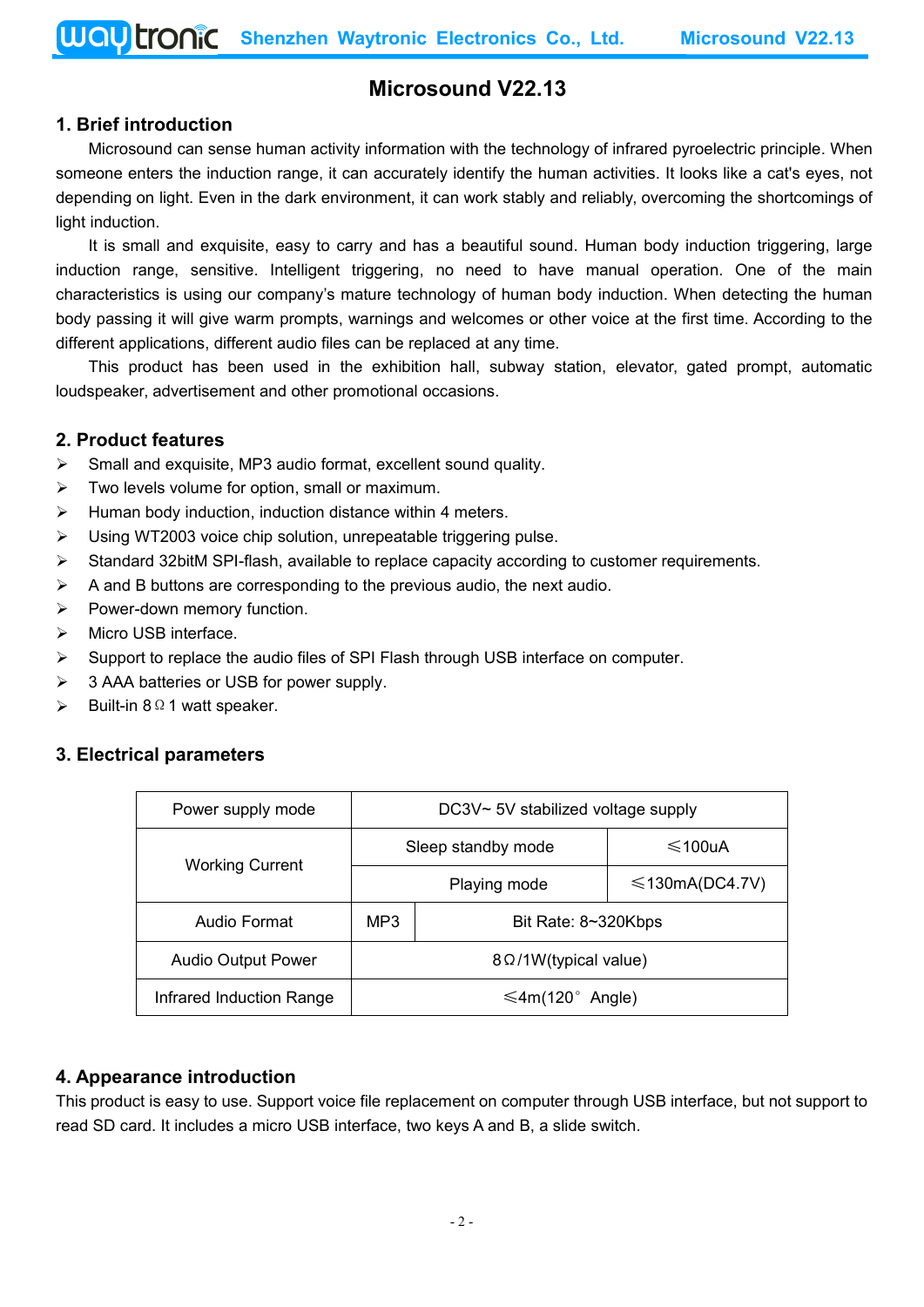

Key A: short press to play the previous audio.

long press to switch A or B mode. Flashing once means the success of switching to A mode (all loop cycle); flashing twice means the success of switching to B mode (single loop cycle). Key B: short press to play the next audio.

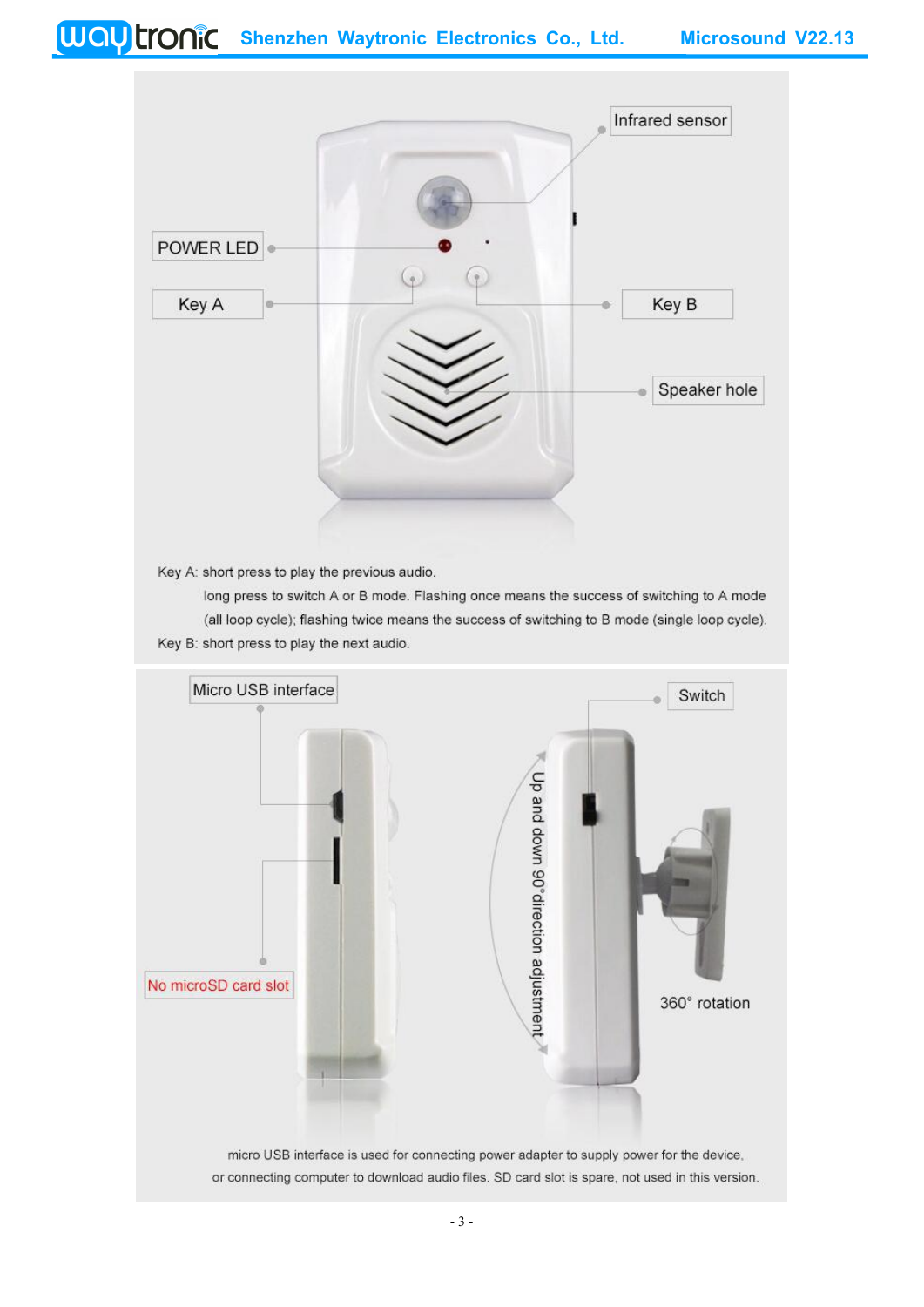| To the bottom   |                     | Switch off                          |  |
|-----------------|---------------------|-------------------------------------|--|
| Slide Switch    | To the middle       | Small volume                        |  |
|                 | Uppermost           | Maximum volume                      |  |
| Playing         | Light off           | Power off or no voice playing       |  |
| indicator light | Light on            | Voice playing                       |  |
| <b>Button A</b> | Short press         | Play the previous audio             |  |
| <b>Button B</b> | Short press         | Play the next audio                 |  |
| Micro USB       | Connect DC5V power  | Supply power; download audio files. |  |
| interface       | adapter or computer |                                     |  |

### ★ **Note:**

1. When switch on, wait about 20S, then it can work normally. Within 4 meters, when people or animal walk by, it will trigger the sensor to play voice.

2. Each time, after triggering to play voice, you need to wait 2S, then it can trigger again to play voice.

3. Each time, after triggering, go out of the induction range and enter the range again, then it can have a better effect of the next trigger.

4. In B mode, you only need to short press key A or B to select audition of the triggering voice, need no other operations.

5. Key function is only valid during the process of voice playing. If no voice play, it's invalid to press key.

6. If plug in the power, please remember to remove the batteries to avoid unexpected accidents.

### **5. Audio download**

It's easy to replace audio files. Just use USB cable to connect to computer, here will appear a drive. You just need to copy audio files into this drive.

### ★ **Note:**

1. The audio file size should be not more than internal FLASH capacity. Only support MP3 audio format.

2. After copying is complete, sometimes play a section voice. When finishing the voice play, 3 seconds later, it can trigger and play again.

You can copy any voice, tones, music, into this product, as long as the format is MP3, within memory capacity.<br>Besides, you can make your own personalized voice.

### **6. Brief operation introduction**

### **How to replace voice files:**

1. Convert the voice into MP3 format.

2. Connect to computer by USB cable. Computer will automatically appear a "removable disk".

- 3. Format the "removable disk".
- 4. Open it by double-clicking, choose voice files to copy.

Infrared principle: the temperature of induction area rises suddenly, then trigger induction.

Only suitable for indoor use.

If environment temperature is over 30℃, infrared induction distance will be shortened,which is a normal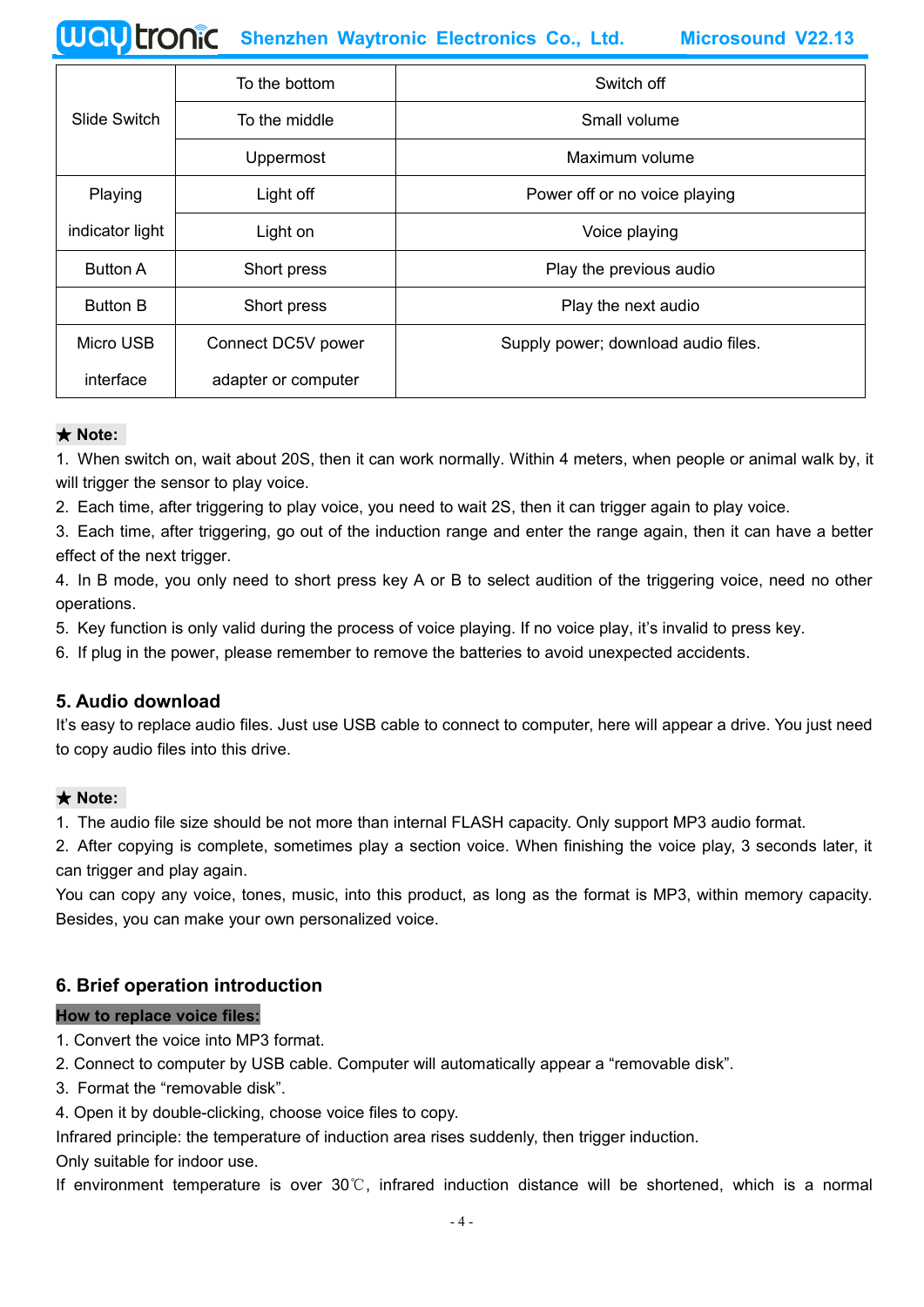### phenomenon.

If environment temperature is over 37℃, infrared induction will be invalid, because human body temperature is 37℃, so it cannot sense.

### **Induction distance too short?**

Reason 1: low battery (you can use regular alkaline batteries)

Reason 2: environment temperature too high, influences its induction distance.

Reason 3: after playing a section voice, there will be 3 seconds [interval.](file:///D:/Program%20Files/Youdao/Dict/6.3.69.5012/resultui/frame/javascript:void(0);) Wait 3s, then it can trigger and play.

Reason 4: when testing, if parallel with infrared ray, it will be unable to triggereffectively. You should walk form the left of device to the right, forming a cross with infrared ray, then it can trigger.

Normal induction distance is 0-3 meters. If the temperature ishigh, induction distance is about 2 meters. If there is electric fan or air conditioner blowing, influence on the temperature of induction area, it can trigger to play voice.

So you'd better to choose the environment to test where there is no electric fan or air conditioner blowing.

### **7. Installation**

### **Side wall mounted**

About 1.5 meters above the ground is the best. About 1 meter far from the door-frame. Use the mounting holder to fix the device, toward the door, 45°(see picture).



### **Installed on the top of the door**

About 2 meters above the ground is the best. Lay across, paralleled with door-frame. If door-frame is wide, installed crosswise.

Detailed installation depends on the environment, just installed where people pass by. It can be used for reminding, sales promotion, doorbell, visitor welcome, etc.